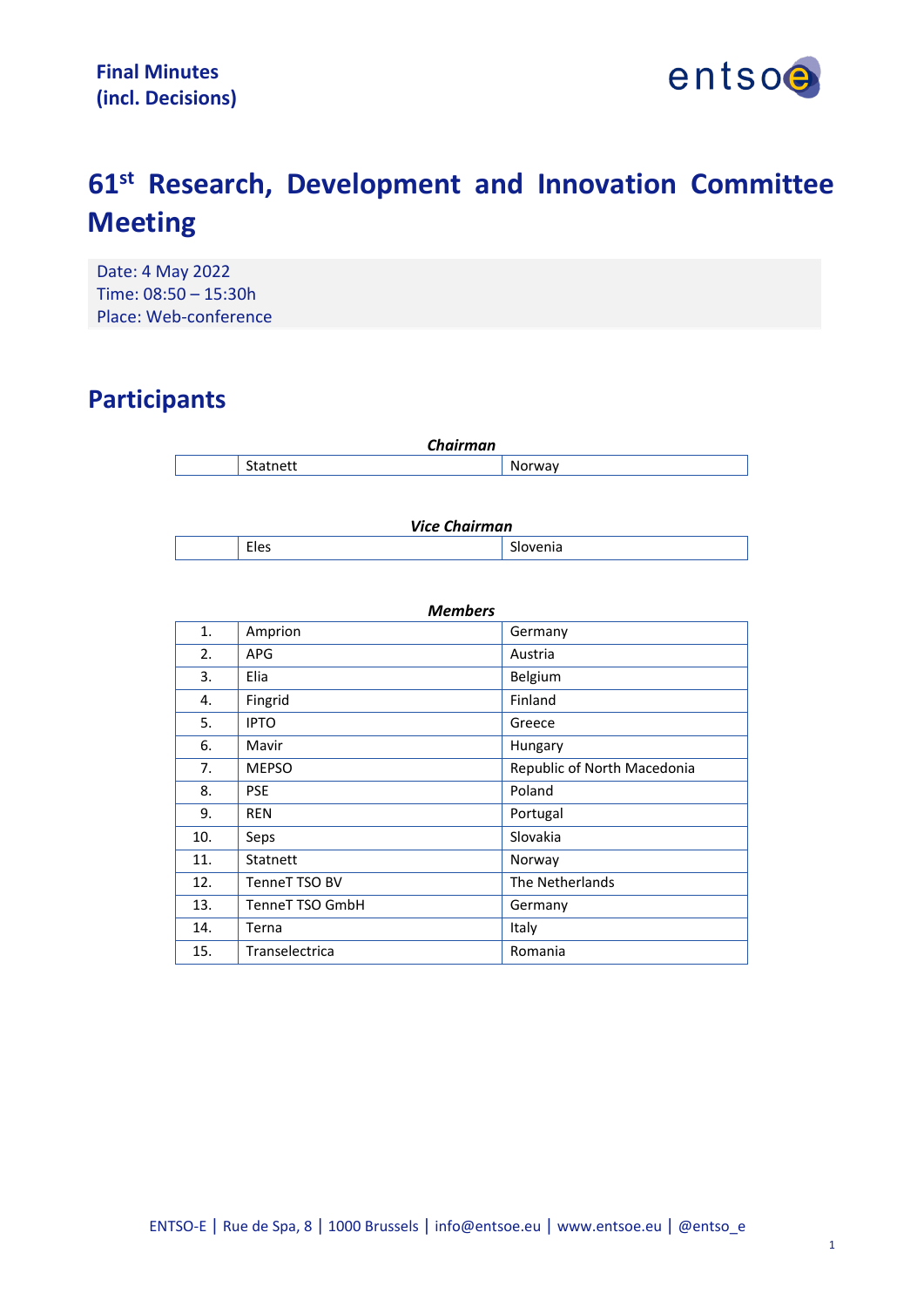## **Final Minutes (incl. Decisions)**



#### *Substitutes*

| 16. | Ceps             | Czech Republic |
|-----|------------------|----------------|
| 17. | Eirgrid          | Ireland        |
| 18. | Energinet        | <b>Denmark</b> |
| 19. | Litgrid          | Lithuania      |
| 20. | <b>REE</b>       | Spain          |
| 21. | <b>RTE</b>       | France         |
| 22. | Seps             | Slovakia       |
| 23. | SONI             | Ireland        |
| 24. | Svenska Kraftnät | Sweden         |
| 25. | Terna            | Italy          |

#### *Conveners WGs*

| 1. | WG<br>Research<br>Development<br>and     | Portugal       |
|----|------------------------------------------|----------------|
|    | Innovation Planning (WG RDIP)            |                |
| 2. | WG 1 Assets and Technologies             | Germany        |
| 3. | WG 2 Security and Operations of          | Germany        |
|    | tomorrow                                 |                |
| 4. | WG 3 Flexibility and Markets             | Finland        |
| 5. | WG 4 Future of energy systems            | Italy          |
| 6. | WG 5 Digital and Communication           | Czech Republic |
| 7. | Demonstration<br>Innovation<br>TF<br>and | France         |
|    | Coordination (DIC)                       |                |

#### *Excused*

| 1.  | <b>50Hertz Transmission</b> | Germany     |
|-----|-----------------------------|-------------|
| 2.  | AS Augstsprieguma tïkls     | Latvia      |
| 3.  | <b>CGES</b>                 | Montenegro  |
| 4.  | Elering                     | Estonia     |
| 5.  | Eles                        | Slovenia    |
| 6.  | <b>EMS</b>                  | Serbia      |
| 7.  | <b>HOPS</b>                 | Croatia     |
| 8.  | OST                         | Albania     |
| 9.  | Swissgrid                   | Switzerland |
| 10. | TransnetBW                  | Germany     |

#### *Secretariat*

| - -<br><br>. .<br>______<br>$\sim$ $\sim$<br>$\sim$<br>and the state of the |  | --<br>$ -$ | -<br>$ -$ |
|-----------------------------------------------------------------------------|--|------------|-----------|
|-----------------------------------------------------------------------------|--|------------|-----------|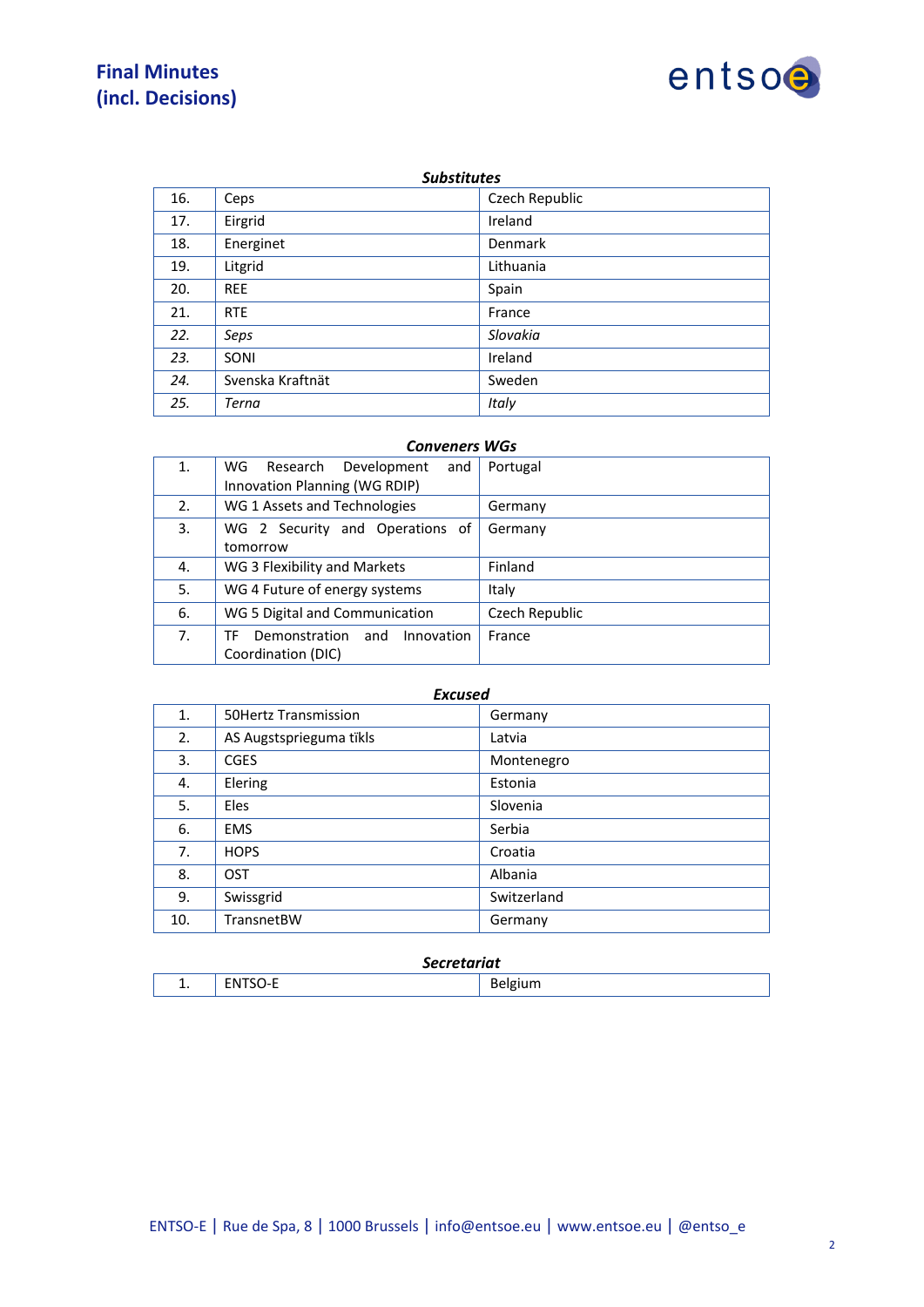

#### **BLOCK 1: RDIC ADMINISTRATION**

#### **TOP 1. Attendance quorum**

The Chair welcomes all participants to this  $61<sup>st</sup>$  RDIC meeting via teleconference. The RDIC Chair welcomes new RDIC members and confirms that participants can formally cast their vote via teleconference on decisions proposed during the meeting.

#### **Decisions proposal:**

• 23 of 33 TSOs represented in the Research, Development and Innovation Committee attend the meeting. The RDIC is quorate.

#### **TOP 2. Need for acceleration in implementation/Repower EU**

The RDIC Chair underlines the Russian aggression and war against Ukraine, which brings new challenges and drivers for accelerated developments and innovations deployments to the European energy system. The Chair highlights that fossil fuel import reductions from Russia, which calls in addition to diversification of supply sources also for the acceleration of innovation implementation actions, proposed as well by ENTSO-E/RDIC. This will be in line and will facilitate the actions of Repower EU.

**Decisions proposal:**

 $N/A$ 

#### **TOP 3. Approval of draft agenda and RDIC Dashboard 2022**

The Secretariat reviews the draft agenda and asks for approval. The Secretariat reviews the RDIC Dashboard activities and highlights the work plan topics for 2022 and areas at risk. The Secretariat also introduces upcoming events, the RDIC budget plan and status for 2022.

#### **Decisions proposal:**

- The RDIC approves the agenda.
- The RDIC takes note of the RDIC Dashboard and the good advancement of the activities.
- The RDIC takes note of the RDIC 2022 budget status.

#### **TOP 4. Governance RDIC**

The Chair presents the applications for the convenorship of WG1 and WG2. The new Convenors introduce themselves. The Chair announces the call to replace the Convenor of WG3, as the current Convenor requested this change due to the changing of his position inside the company. The current WG3 Convenor plans to continue his mandate and lead the Working Group activities until a new replacement will be appointed.

#### **Decisions proposal:**

- The RDIC elects the Convenors of WG1 and WG2 who will assume the function for a two-years mandate.
- The RDIC updates the members on the future change of WG3 Convenorship.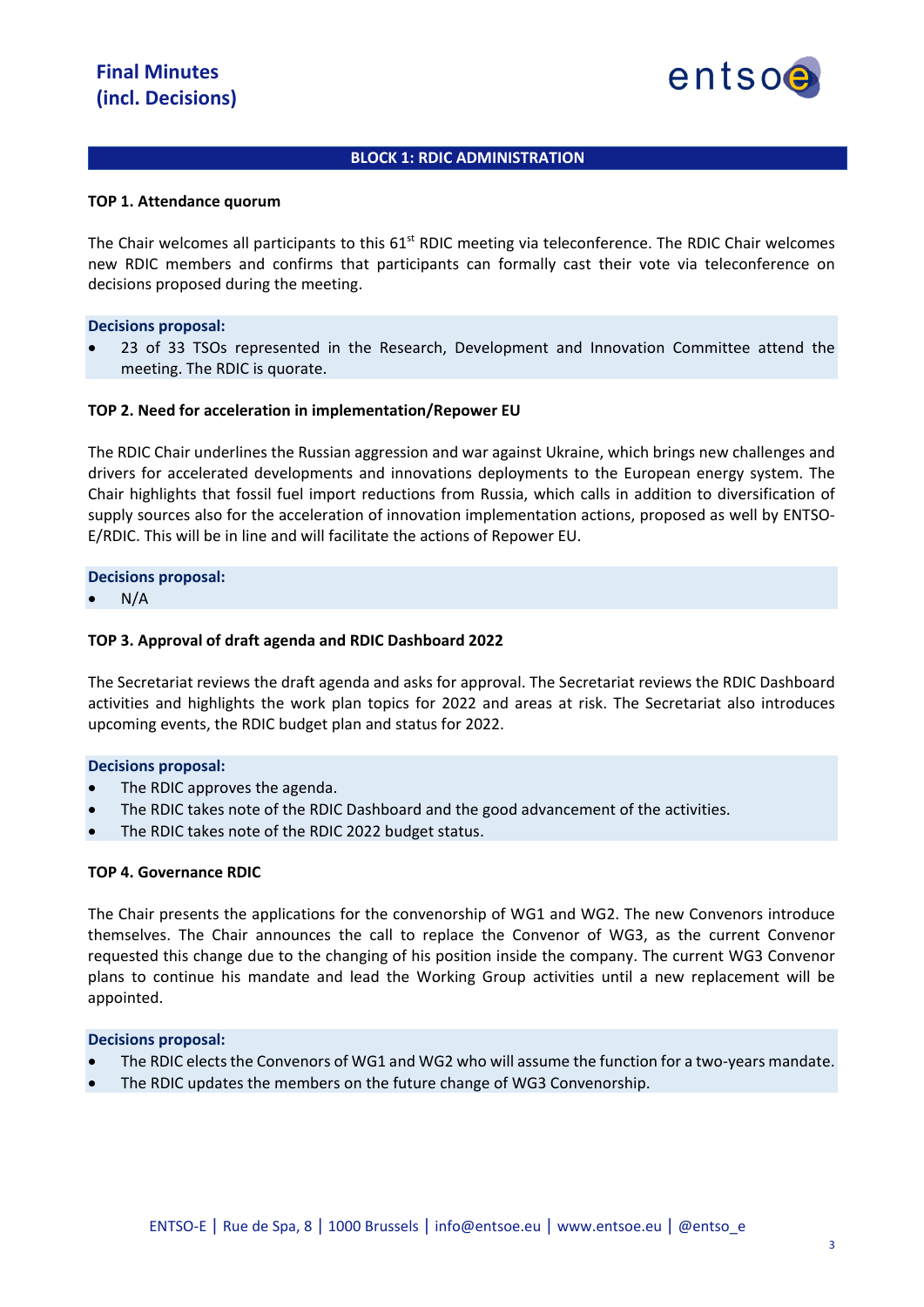

#### **BLOCK 2: STRATEGY TOPICS**

#### **TOP 5. Report from Board meeting 10 March 2022 and Assembly 31 March 2022**

The Chair presents the highlights and outcomes of the Board meeting on 10 March and 28 April 2022 and Assembly on 31 March 2022.

#### **Decisions proposal:**

• The RDIC takes note of the discussion on the Board and Assembly meetings in March/April 2022.

#### **TOP 6. Flexibility Framework**

The Convenor of WG3 presents the outcome of RDIC-SDC workshop on flexibility, highlighting the complex challenge of flexibility with its various dimensions such as different timeframes, different needs, diverse generation portfolio and varying development of demand-side flexibility solutions in member's countries. The Convenor of WG3 concludes by presenting the next steps including a collaboration with SDC on a first discussion paper focused on flexibility need identification.

#### **Decisions proposal:**

- The RDIC takes note of the positive outcome of the SDC-RDIC workshop and of the progress in the development of the flexibility framework for need assessment.
- The RDIC acknowledges WG3 progress in the development of the new Workstream "Need and value for flexibility" planned for 2022-23.

#### **TOP 7. Digitalisation of Energy Action Plan**

The Chair and Secretariat welcome the invited speakers from DG ENER, B5 Unit. The speaker presents the areas of Digitalisation of Energy Action plan and underlines the timeline and high-level aims of each area. The speaker discusses in more detail the areas focused on developing a European data-sharing infrastructure and the promoting investments. The speaker and RDIC members discuss the on Digital Twin concept. It was highlighted, that within this action the Digital Twin term has a wide definition with an overall aim to trigger integrated TSO/DSO planning, adequacy assessment, demand side flexibility access to markets. As such, the energy system is acting as enabler of the energy transition.

The speaker highlights the RePowerEU communication and actions to be issued on 18 May. There is a need that in addition to usual focus on RES production, the network and smart grid initiatives should be underlined. The speaker calls RDIC members to provide input for digital development needs of TSO and DSO, which would be later addressed via HorizonEurope or other programmes for implementation. It is expected, that TSOs could take lead in providing bottom-up and scoping for areas to be addressed.

#### **Decisions proposal:**

- The RDIC acknowledges the update on the Digitalisation of the Energy Action Plan.
- The RDIC acknowledges the meeting on 25 May 2022 called by EC involving CEER, ENTSO-E, EU DSO entity.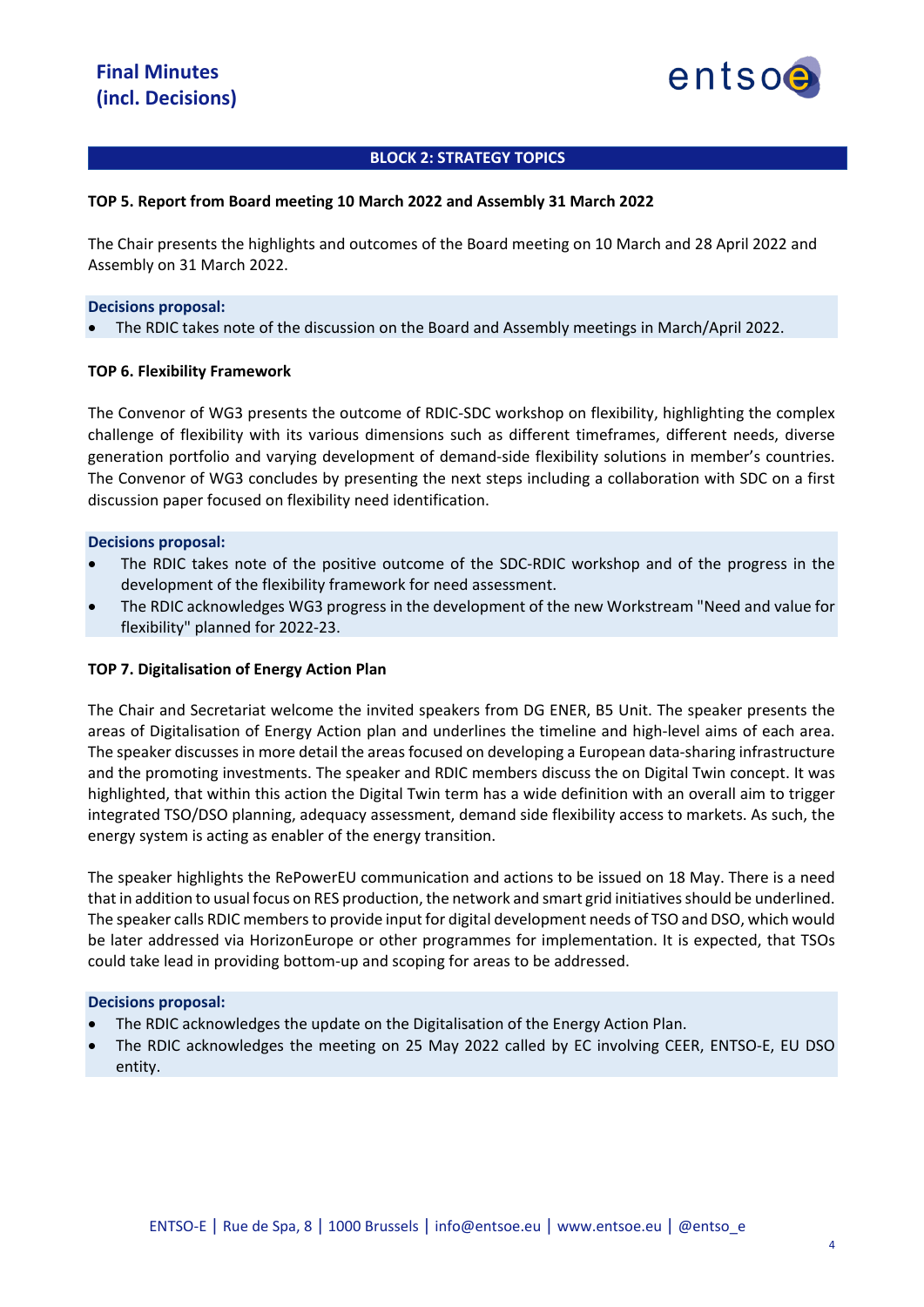

#### **TOP 8. Innovation Uptake Through Regulation**

The Convenor of the WG Economic Framework presents the updated draft position paper on Innovation Uptake through Regulation. He particularly highlights the changes made to the draft since it was first shared with Committees in January-February 2022. These changes, which include an improved document structure and additions to the recommended regulatory toolbox to support innovations in a holistic manner, bring additional clarity to both the scope and aim of the paper.

Once approved by Committee members via Written Voting Procedure, the paper will support ENTSO-E in upcoming discussions with policymakers and stakeholders on the deployment of digital and innovative solutions including for the next planned interactions in 2022 Infrastructure Forum and Innogrid.

The RDIC Chair and the Secretariat thank all members for reviewing the draft paper and submitting comments, which will be duly considered before the paper is sent for joint Written Voting Procedure.

#### **Decisions proposal:**

- The RDIC takes note of the advancement and updates regarding the Innovation Uptake Through Regulation Position Paper.
- The Drafting Team Innovation (composed of WG EF and RDIC members) is to launch the draft position paper on Innovation Uptake through Regulation for cross-committee approval.

#### **TOP 9. Coordination of project H2020/HE calls**

The Convenor of TF DIC presents the survey results and feedback received from TSOs on Horizon Europe programme (2023-2024) and indicates the most interested calls voted by TSOs and the Thematic Working Groups. The RDIC requests Thematic Working Groups to initiate the respective workstreams with all RDIC members invited to ensure coordination of TSOs in the implementation of RDI Roadmap via targeted calls.

#### **Decisions proposal:**

• The RDIC takes note of the upcoming Horizon Europe programme (2023-2024) and invites TSOs' to ensure coordination and delivery of RDI Roadmap in answering these calls.

#### **TOP 10. Vision 2050 Project**

The Secretariat representative updates the RDIC members on the status of the work of the 2050 Vision Project. The Internal Position Paper "ENTSO-E Vision: a power system for a carbon-neutral Europe" has been circulated for Committees comments The RDIC representative in the 2050 Vision Project Team reminds the RDIC input. The RDIC Chair invites the Project Team to better highlight in the paper the most urgent actions necessary in the coming 5-10 years to speed-up the energy transition.

#### **Decisions proposal:**

• The RDIC welcomes the Draft Internal Position Paper "ENTSO-E VISION: A Power System for a Carbon Neutral Europe" and acknowledges the upcoming process steps.

#### **TOP 11. ICT Committee implementation**

The Secretariat representative from the ICT Committee implementation team updates the RDIC members on the accomplished and upcoming milestones from today until the first ICT Committee meeting. The representative presents updated timeline and inputs collected from all the Thematic Working Groups. She discusses with RDIC members an initial analysis and guidelines on how the RDIC is expected to liaise with the new ICT Committee in future.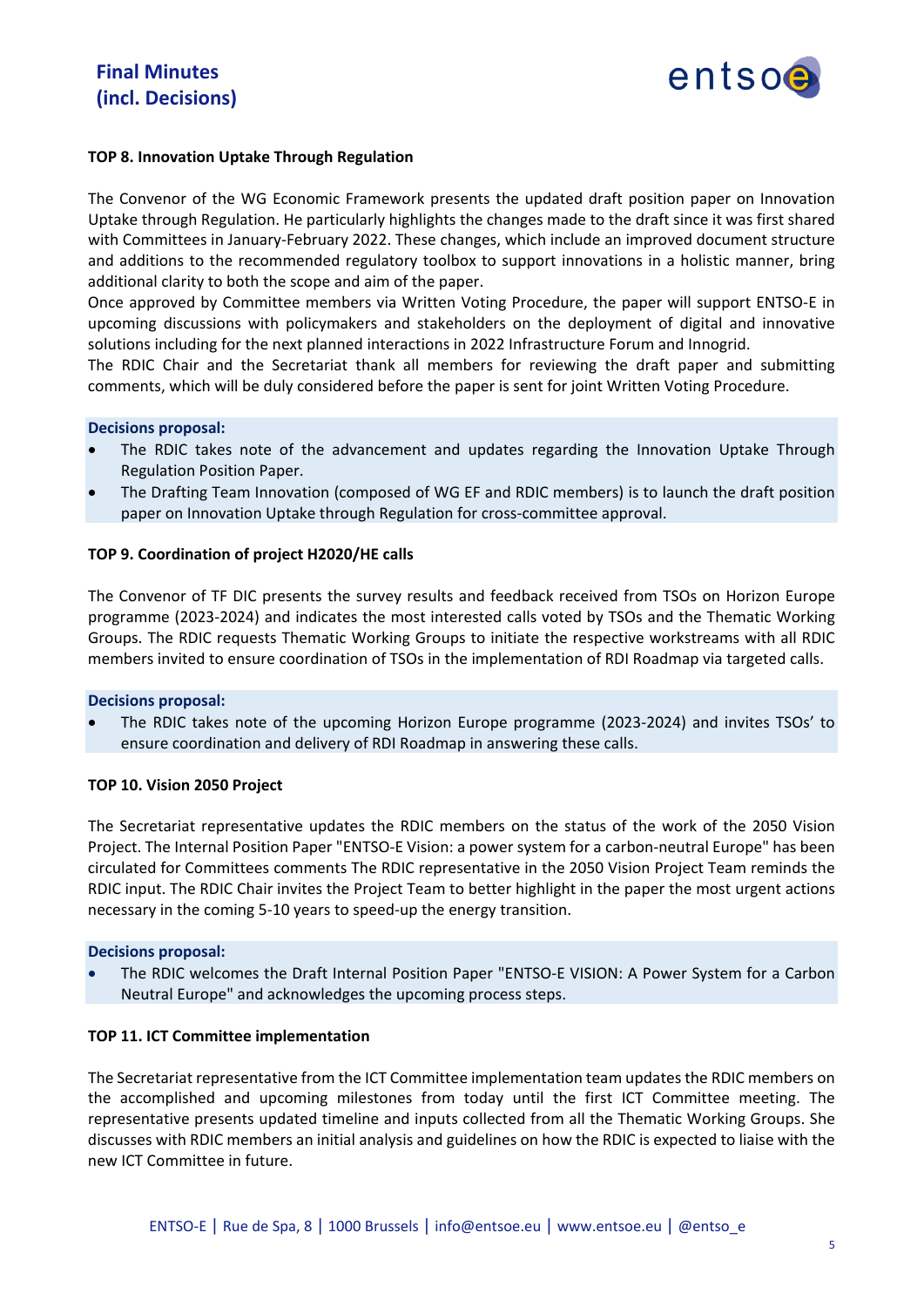

#### **Decisions proposal:**

• The RDIC takes notes on the ICT Committee timeline for Q2/Q3 2022 and status.

#### **BLOCK 3: WORKING GROUPS**

#### **TOP 12. TF Demonstration and Innovation Coordination**

The Convenor of TF DIC informs the RDIC members about the three inter-TSO projects proposed and asks for the feedback and expression of interest. There are also three projects proposed as part of the HE program 2024-2025. The Convenor of TF DIC informs that new proposals for the Horizon Europe calls should be submitted to TF DIC before 31 May 2022.

#### **Decisions proposal:**

- The RDIC congratulates successful TSOs' participation in Horizon Europe calls in 2022.
- The RDIC takes note of the TF Demonstration and Innovation Coordination work progress.

#### **TOP 13. WG5 Digital & Communication**

The Convenor of WG5 presents the highlights from the survey on the Vendor-Independent Solutions for Control Centres results. Furthermore, the 6 milestones prioritised by the WG5 members, and the expertise needed to work on them are emphasised.

#### **Decisions proposal:**

- The RDIC takes note of the survey results from the Vendor-Independent Solutions for Control Centres and proposed next steps.
- The RDIC agrees to prioritise the work of WG5 on the proposed six milestones of Flagship 6.
- The RDIC tasks the ENTSO-E Secretariat to launch the call for nominations for WG5.

#### **TOP 14. WG3 Flexibility and Markets**

The Secretariat updates the RDIC members on the status of the Power-to-Hydrogen study including the positive outcome of written voting procedure. The RDIC Chair and the Secretariat thank all members for submitting remarks and comments, which have been duly considered. The Secretariat highlights that the alignment of key messages coming out of Flexibility from Power-to-Hydrogen study was completed. The RDIC representative requests the Project Team to highlight in the study the inherent capability of electrolyser to provide Inertia service and to follow up with the proposed approval process.

#### **Decisions proposal:**

- The RDIC takes note of the Executive summary and the results presented from the Power-to-Hydrogen study.
- The RDIC acknowledges the next steps proposed by WG3 towards the publication of the Power-to-Hydrogen study and its approval by the Board and by the Assembly.

#### **TOP 15. WG2 Security and system operation of tomorrow**

The Convenor of WG2 updates the RDIC members on the latest developments covering Flagships 4 and 5. A specific focus was made on the recent and future actions on the high-level communication paper. Lastly, the 'Models and simulation tools to handle new stability phenomena' described in the PID endorsed by all relevant ENTSO-E Committees is proposed to launch the call for nomination for experts.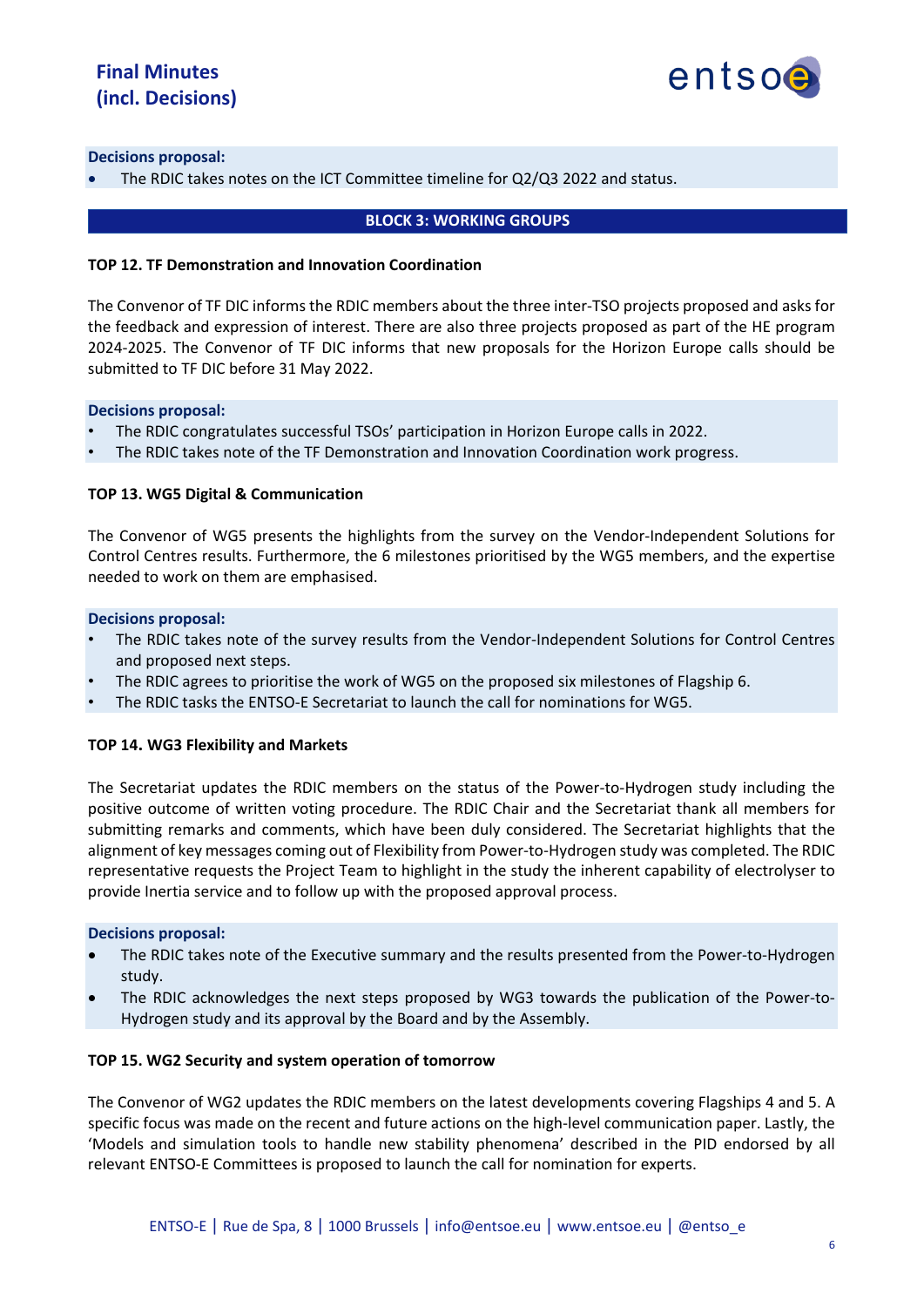

#### **Decisions proposal:**

- The RDIC takes note of the WG2 Flagship 4 activities.
- The RDIC takes note of the WG2 Flagship 5 activities.
- The RDIC approves the short version of the High-Level communication paper "Stability Management in Power Electronics Dominated Systems (PEDS)".

#### **Top 16. WG1 Assets and Technologies**

The TF leader on space-based services for smart-grid and electricity grid maintenance & operations presents the first results from the SatNetMonitor pilot project. Moreover, after submitting the Socio-Economic Analysis, an overview of the upcoming steps in the Authorisation Process is explained. In parallel, an update on the cooperation with Europacable and the current status of the 19 May workshop is provided by the TF HV cables leader. Finally, the WG1 Convenor, TF SF6 and AGAS leader raise awareness of the initial concerns on the recast F-Gas Regulation released by the EC on 5 April and the steps to be taken to convey them to the appropriate authorities and stakeholders properly.

#### **Decisions proposal:**

- The RDIC takes note of the projects progress for space-based services for smart-grid and electricity grid maintenance & operations.
- The RDIC takes note of the updates on the public consultation, part of the Authorisation Process, for listing lead (Pb) in cables in the Authorisation List of Annex XIV of the REACH Regulation and the current status of the cooperation with the cable manufacturers.
- The RDIC approves contacting the remaining stakeholders involved in the Authorisation List and presenting the ENTSO-E Position Paper for the use of internal lead sheathing in power cables.
- The RDIC approves the preparation of an ENTSO-E position on F-Gas Regulation and the participation to the ongoing feedback to the European Commission.

#### **TOP 17. WG RDIP**

The WG RDIP Convener presents the current status of the RDI Monitoring Report 2022, including the fact that the first draft of the document is ready. Furthermore, the Convenor thanks all members of RDIC for their contribution to the survey launched to gather all current TSO RDI projects, based on which the coverage assessment of the RDI planning and the actual TSO implementation activities is underway and will serve as the main feature of the report.

#### **Decisions proposal:**

• The RDIC acknowledges the status of the RDI Monitoring Report 2022 and welcomes the fact that the projects gathered through a survey provide a comprehensive overview of the RDI activities of the TSOs.

#### **TOP 18. WG4 Future of energy system**

The Convenor of WG4 presents the finding of the Power to Heat position paper. The Convenor discusses with RDIC Members the next steps for stakeholders' engagement and paper approval timeline. The Convenor presents the outlines and development timeline of the planned Study on technical and economic conditions of the electrification of Heavy-Duty Vehicles and its impact on the Power System.

#### **Decisions proposal:**

• The RDIC approves the key findings, the key recommendations, and the planned next steps towards the publication of the P2Heat paper and its approval by the Board.